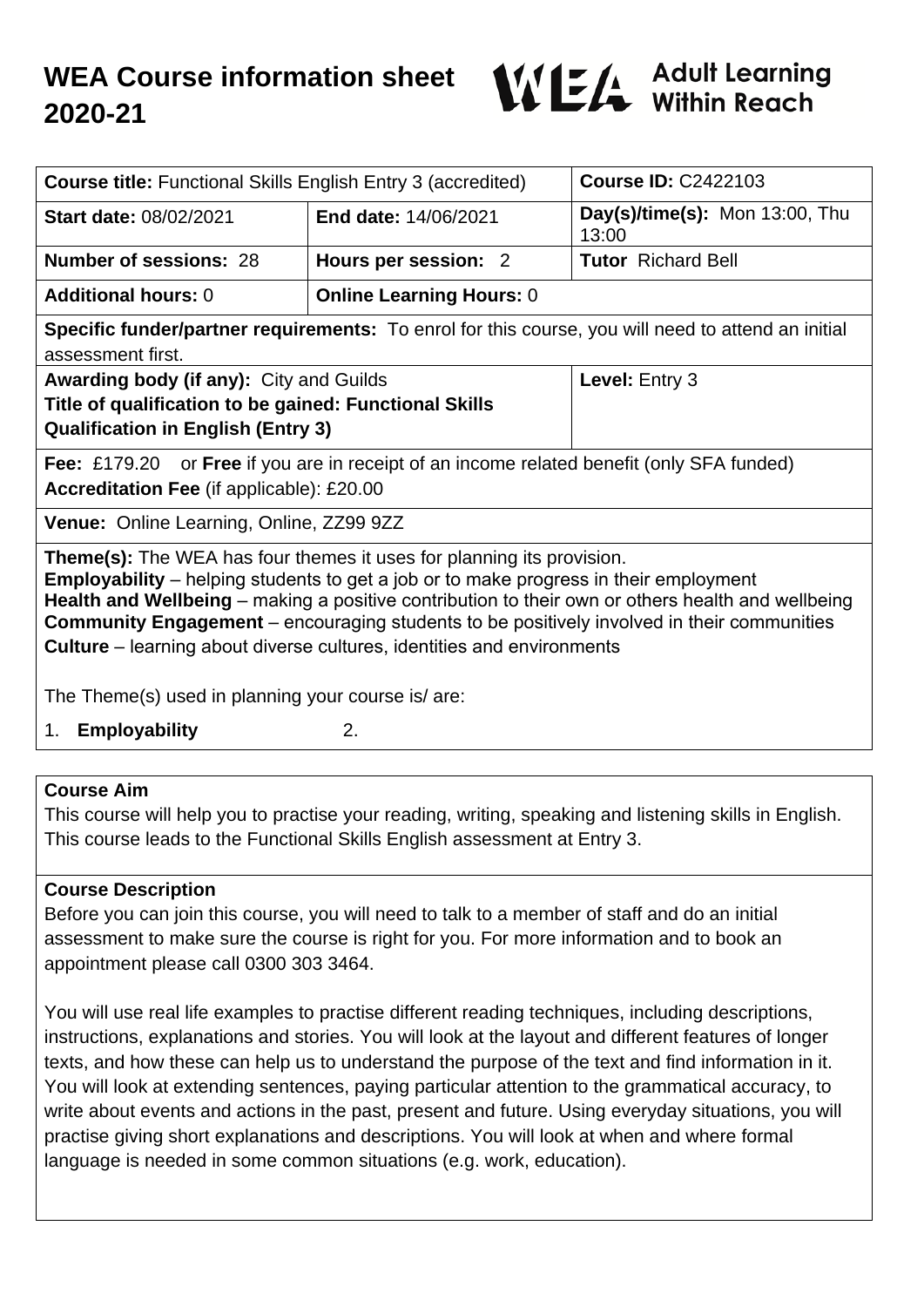# **Do I need any particular skills or experience?**

## **What will I achieve?**

## **By the end of the course I will be able to:**

- 1. Plan, draft and proofread short texts using compound sentences and paragraphs as appropriate
- 2. Identify and use features of different types of texts to help find information, e.g. using headings and sub headings
- 3. Take part in a discussion, giving my opinion clearly, allowing others to join in fairly, and making relevant responses to others' contributions
- 4. Listen to a short presentation and make notes about the key information
- 5. Read and spell words correctly

# **What teaching methods will be used and will there be work outside of the class?**

- The WEA's digital learning platform, Canvas will be used to provide resources or to support lessons, enable assessment, provide learner feedback and for other activities for individuals away from the course. If you want to understand more about our digital learning platform please visit: http://bit.ly/WEAonline

- The WEA tutor will use a range of different teaching and learning methods and encourage you and the group to be actively involved in your learning

- You will be expected to carry out a range of activities in your own time
- WEA classes are friendly and supportive.

You will work together with other students and the tutor, as well as working on your own. Everyone is encouraged to take part as much as they can.

### **What kind of feedback can I expect from the tutor?**

- You will be able to keep a record of your progress and achievement using photos, audio, text or documents uploaded into the WEA's digital learning platform, WEA Canvas.

- Your tutor will provide written, text and audio feedback recorded in WEA Canvas, WEA's digital learning platform.

- You will be able to keep a digital portfolio of your work on WEA's digital learning platform, Canvas.

- A range of informal activities will be used by the tutor to see what you are learning which may include quizzes, question and answer, small projects and discussion

- You will have opportunities to discuss your progress with your tutor
- You will be encouraged to share your work with the group and discuss your learning
- At the start of the course, the tutor will help you to choose individual learning goals.

Regular feedback will help you to see what you can do and the things you need to keep working on.

The tutor will explain what the exam will be like, and give you lots of practice so you know what to expect.

### **What else do I need to know? Is there anything I need to bring?**

- What you need: You will need an internet connection, speakers, a microphone and a webcam so that you can use our video learning platform, Zoom. If you'd like to understand more Zoom please visit: http://bit.ly/ZoomSpec

- You will also need access to the internet outside of your sessions. You could do this using a smart phone, tablet, laptop or a desktop computer (at home or through a library etc.).